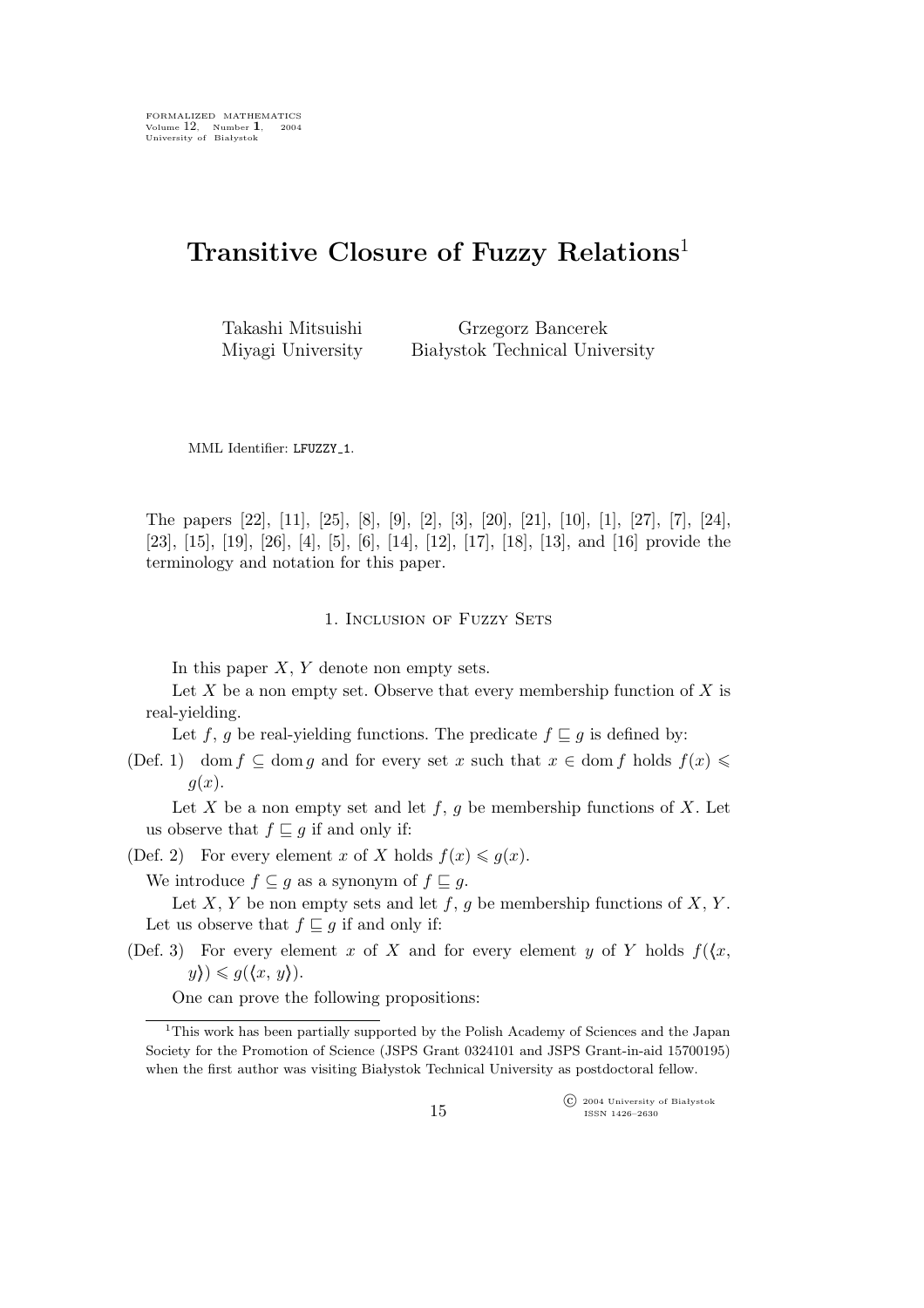## 16 takashi mitsuishi and grzegorz bancerek

- (1) For all membership functions  $R, S$  of  $X$  such that for every element x of X holds  $R(x) = S(x)$  holds  $R = S$ .
- (2) Let  $R$ ,  $S$  be membership functions of  $X$ ,  $Y$ . Suppose that for every element x of X and for every element y of Y holds  $R(\langle x, y \rangle) = S(\langle x, y \rangle)$ . Then  $R = S$ .
- (3) For all membership functions R, S of X holds  $R = S$  iff  $R \subseteq S$  and S *⊆* R.
- (4) For every membership function R of X holds  $R \subseteq R$ .
- (5) For all membership functions R, S, T of X such that  $R \subseteq S$  and  $S \subseteq T$ holds  $R \subseteq T$ .
- (6) Let X, Y, Z be non empty sets, R, S be membership functions of X, Y, and T, U be membership functions of Y, Z. If  $R \subseteq S$  and  $T \subseteq U$ , then  $RT \subseteq S U$ .

Let X be a non empty set and let  $f, g$  be membership functions of X. Let us note that the functor  $\min(f, g)$  is commutative. Let us note that the functor  $max(f,g)$  is commutative.

We now state two propositions:

- (7) For all membership functions f, g of X holds min $(f, g) \subseteq f$ .
- (8) For all membership functions f, g of X holds  $f \subseteq \max(f, g)$ .

2. Properties of Fuzzy Relations

Let  $X$  be a non empty set and let  $R$  be a membership function of  $X$ ,  $X$ . We say that  $R$  is reflexive if and only if:

(Def. 4) Imf $(X, X) \subseteq R$ .

Let X be a non empty set and let R be a membership function of  $X, X$ . Let us observe that  $R$  is reflexive if and only if:

(Def. 5) For every element x of X holds  $R(\langle x, x \rangle) = 1$ .

Let X be a non empty set and let R be a membership function of  $X, X$ . We say that  $R$  is symmetric if and only if:

(Def. 6) converse  $R = R$ .

Let X be a non empty set and let R be a membership function of  $X, X$ . Let us observe that  $R$  is symmetric if and only if:

(Def. 7) For all elements x, y of X holds  $R(\langle x, y \rangle) = R(\langle y, x \rangle)$ .

Let X be a non empty set and let R be a membership function of X, X. We say that  $R$  is transitive if and only if:

(Def. 8) R R *⊆* R.

Let X be a non empty set and let R be a membership function of  $X, X$ . Let us observe that  $R$  is transitive if and only if: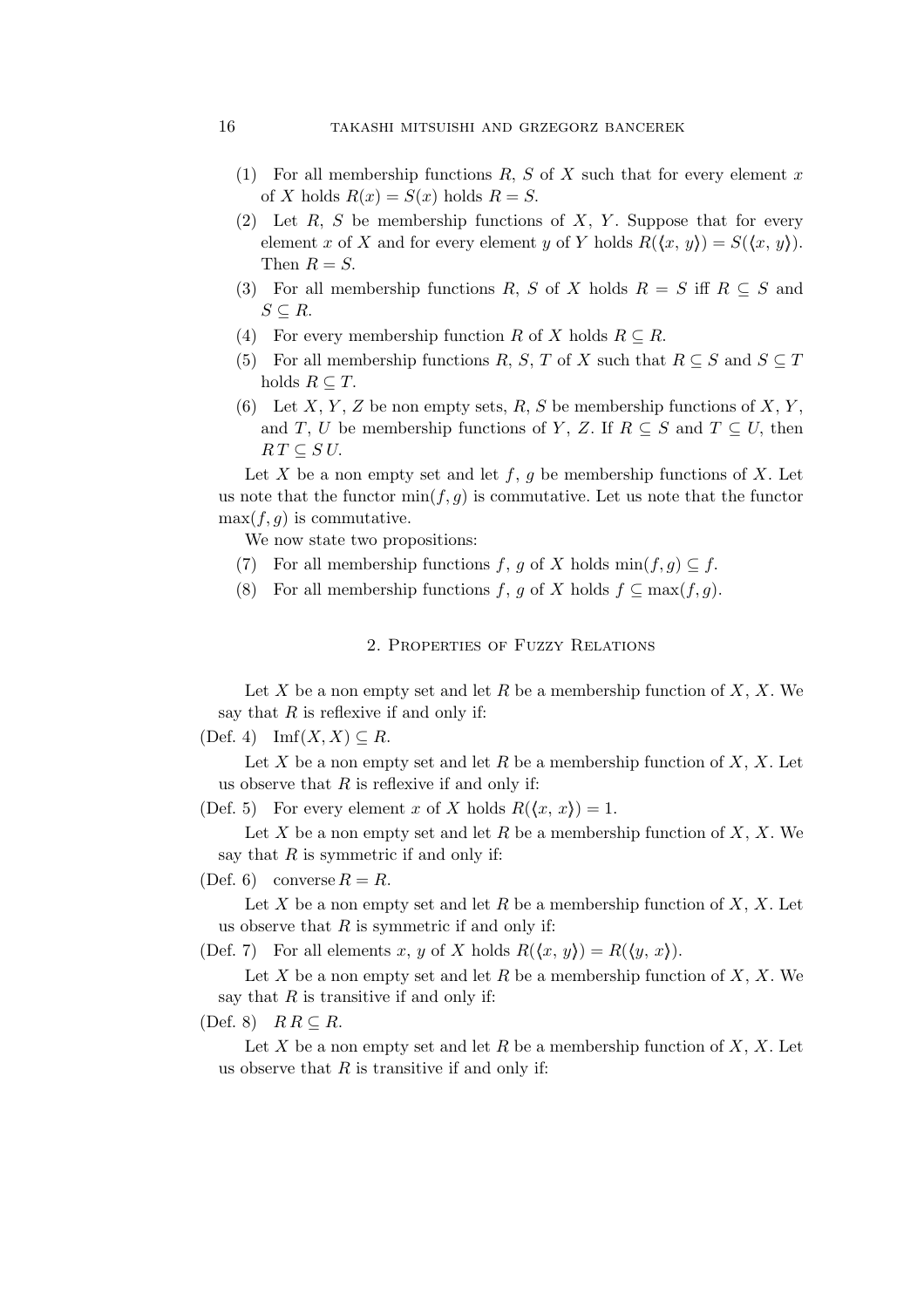- (Def. 9) For all elements x, y, z of X holds  $R(\langle x, y \rangle) \sqcap R(\langle y, z \rangle) \preceq R(\langle x, z \rangle)$ . Let X be a non empty set and let R be a membership function of X, X. We say that  $R$  is antisymmetric if and only if:
- (Def. 10) For all elements x, y of X such that  $R(\langle x, y \rangle) \neq 0$  and  $R(\langle y, x \rangle) \neq 0$ holds  $x = y$ .

Let X be a non empty set and let R be a membership function of X, X. Let us observe that  $R$  is antisymmetric if and only if:

(Def. 11) For all elements x, y of X such that  $R(\langle x, y \rangle) \neq 0$  and  $x \neq y$  holds  $R(\langle y, y \rangle)$  $x) = 0.$ 

Let us consider X. Note that  $\text{Imf}(X, X)$  is symmetric, transitive, reflexive, and antisymmetric.

Let us consider  $X$ . Observe that there exists a membership function of  $X$ , X which is reflexive, transitive, symmetric, and antisymmetric.

Next we state two propositions:

- (9) For all membership functions  $R, S$  of  $X, X$  such that  $R$  is symmetric and S is symmetric holds converse  $min(R, S) = min(R, S)$ .
- (10) For all membership functions  $R, S$  of  $X, X$  such that  $R$  is symmetric and S is symmetric holds converse  $max(R, S) = max(R, S)$ .

Let us consider  $X$  and let  $R$ ,  $S$  be symmetric membership functions of  $X$ , X. Note that  $\min(R, S)$  is symmetric and  $\max(R, S)$  is symmetric.

One can prove the following proposition

(11) For all membership functions  $R, S$  of  $X, X$  such that  $R$  is transitive and S is transitive holds  $\min(R, S)$   $\min(R, S) \subseteq \min(R, S)$ .

Let us consider X and let R, S be transitive membership functions of X, X. Observe that  $\min(R, S)$  is transitive.

Let A be a set and let X be a non empty set. Then  $\chi_{A,X}$  is a membership function of  $X$ .

One can prove the following propositions:

- (12) For every binary relation r on X such that r is reflexive in X holds  $\chi_{r, [X, X]}$  is reflexive.
- (13) For every binary relation  $r$  on  $X$  such that  $r$  is antisymmetric holds  $\chi_{r, [X, X]}$  is antisymmetric.
- (14) For every binary relation r on X such that r is symmetric holds  $\chi_{r, [X, X]}$ is symmetric.
- (15) For every binary relation r on X such that r is transitive holds  $\chi_{r, [X, X]}$ is transitive.
- (16)  $Zmf(X, X)$  is symmetric, antisymmetric, and transitive.
- (17) Umf $(X, X)$  is symmetric, transitive, and reflexive.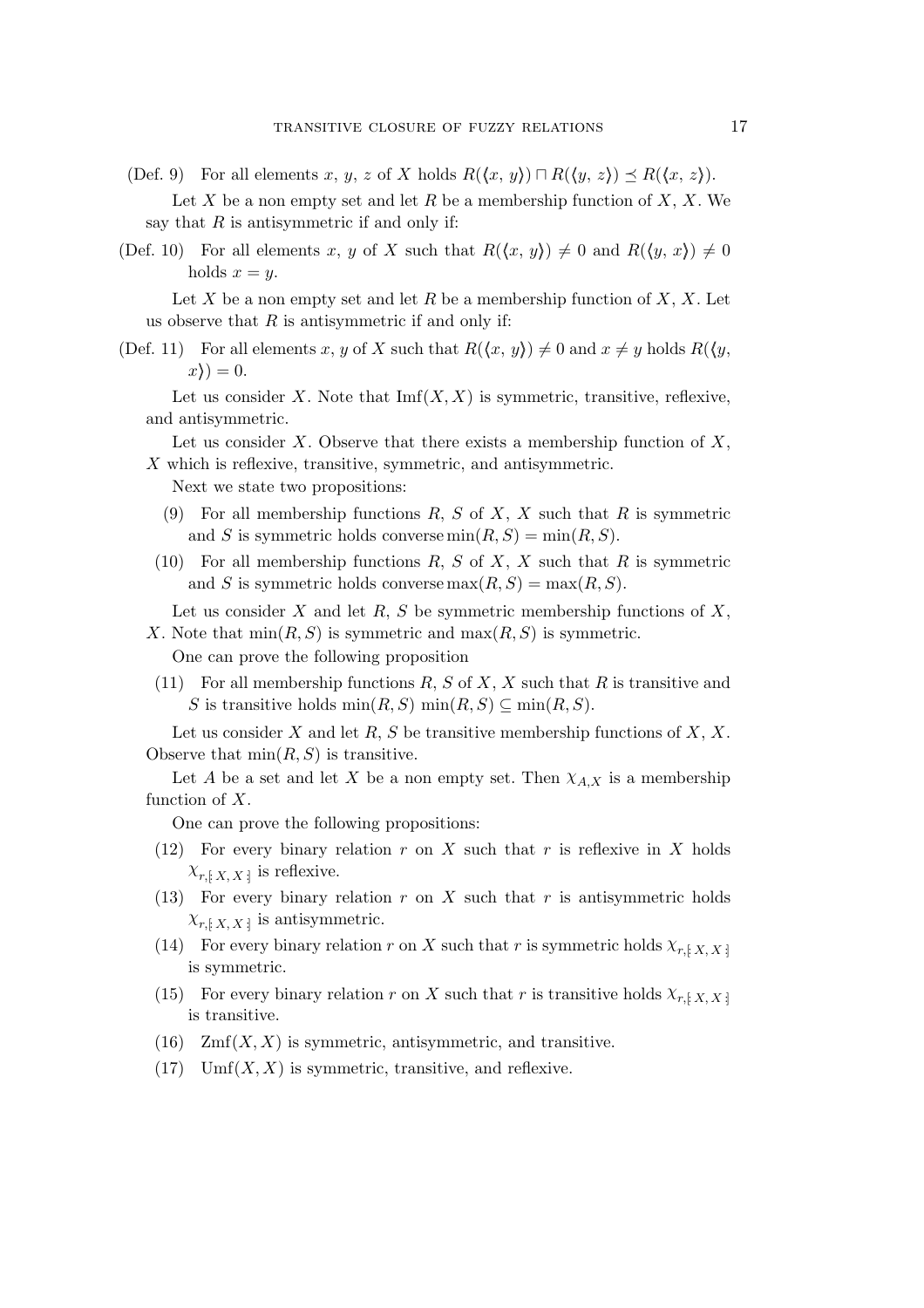### 18 takashi mitsuishi and grzegorz bancerek

- (18) For every membership function R of X, X holds  $\max(R, \text{converse } R)$  is symmetric.
- (19) For every membership function R of X, X holds  $\min(R, \text{converse } R)$  is symmetric.
- (20) Let R be a membership function of X, X and R<sup>'</sup> be a membership function of X, X. If  $R'$  is symmetric and  $R \subseteq R'$ , then  $\max(R, \text{converse } R) \subseteq$ R*′* .
- (21) Let R be a membership function of X, X and R*′* be a membership function of X, X. If R' is symmetric and  $R' \subseteq R$ , then  $R' \subseteq$  $min(R, \text{converse } R)$ .

#### 3. Transitive Closure

Let X be a non empty set, let R be a membership function of  $X, X$ , and let n be a natural number. The functor  $R^n$  yielding a membership function of X,  $X$  is defined by the condition (Def. 12).

(Def. 12) There exists a function F from N into  $[0,1]^{[X,X]}$  such that

- (i)  $R^n = F(n)$ ,
- (ii)  $F(0) = \text{Im}f(X, X)$ , and
- (iii) for every natural number k there exists a membership function  $Q$  of X, X such that  $F(k) = Q$  and  $F(k + 1) = Q R$ .

In the sequel  $X$  denotes a non empty set and  $R$  denotes a membership function of  $X, X$ .

Next we state several propositions:

- (22)  $\text{Imf}(X, X) R = R.$
- (23)  $R \text{Imf}(X, X) = R$ .
- (24)  $R^0 = \text{Imf}(X, X)$ .
- $(25)$   $R^1 = R$ .
- (26) For every natural number *n* holds  $R^{(n+1)} = R^n R$ .
- (27) For all natural numbers m, n holds  $R^{(m+n)} = R^m R^n$ .
- (28) For all natural numbers m, n holds  $R^{(m\cdot n)} = (R^n)^m$ .

Let  $X$  be a non empty set and let  $R$  be a membership function of  $X, X$ . The functor TrCl R yields a membership function of  $X$ ,  $X$  and is defined as follows:

(Def. 13) TrCl  $R = \bigsqcup_{\text{FuzzyLattice} \{X, X\}} \{R^n; n \text{ ranges over natural numbers: } n > 0\}.$ Next we state several propositions:

- (29) For all elements x, y of X holds  $(\text{TrCl }R)(\langle x, y \rangle) = \bigsqcup_{\text{RealPoset}[0,1]} \pi_{\langle x, y \rangle} \{R^n; n \text{ ranges over natural num-} \}$ bers:  $n > 0$ .
- $(30)$   $R \subseteq \text{TrCl } R$ .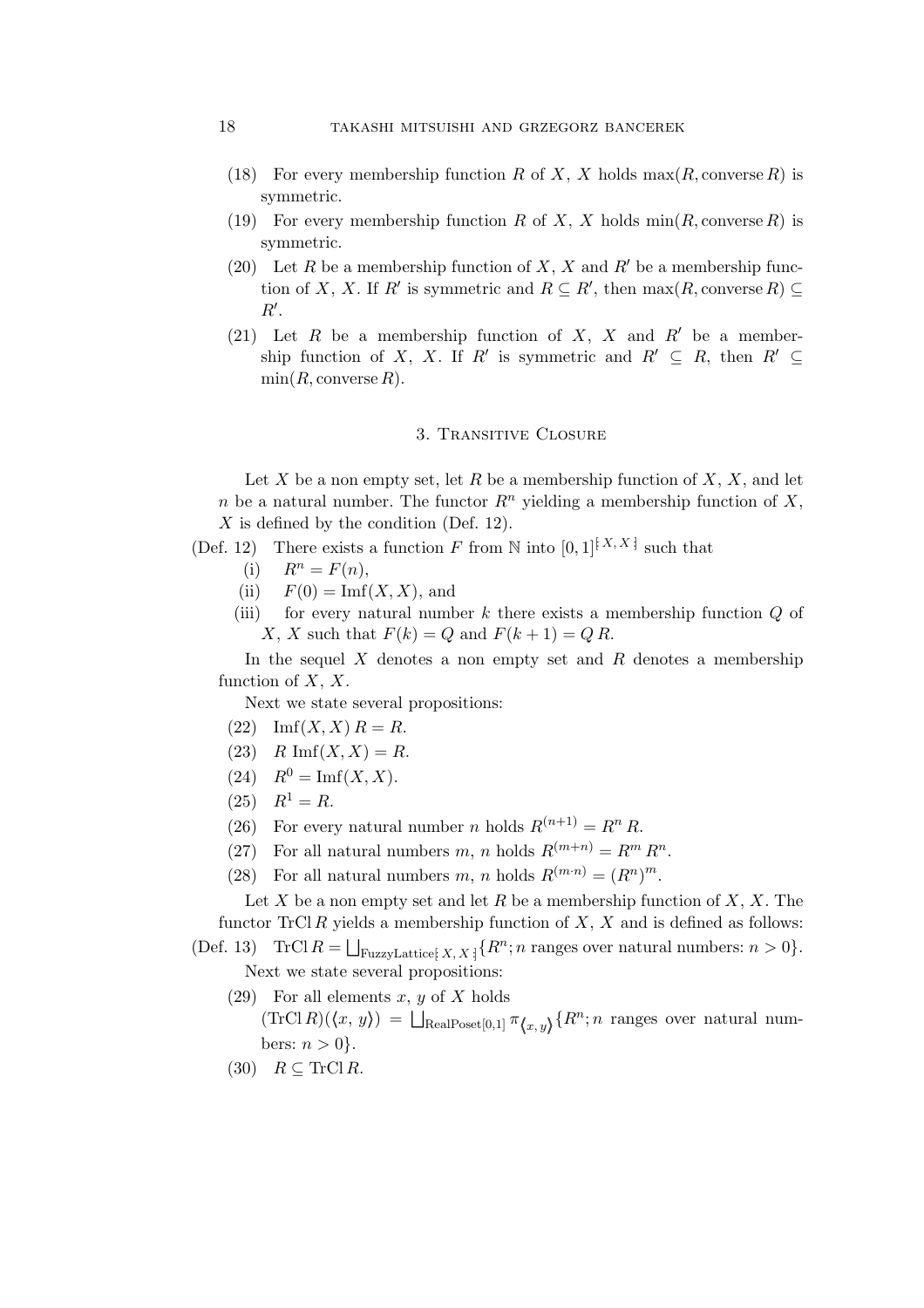- (31) For every natural number *n* such that  $n > 0$  holds  $R^n \subseteq \text{Tr} \text{Cl } R$ .
- (32) For every subset Q of FuzzyLattice X and for every element x of X holds  $(\bigsqcup_{\text{FuzzyLattice } X} Q)(x) = \bigsqcup_{\text{RealPoset}[0,1]} \pi_x Q.$
- (33) Let R be a complete Heyting lattice, X be a subset of R, and y be an element of R. Then  $y \sqcap \bigsqcup_R X = \bigsqcup_R \{y \sqcap x; x \text{ ranges over elements of } R:$  $x \in X$  }.
- (34) Let R be a membership function of X, X and Q be a subset of FuzzyLattice $[X, X]$ . Then  $R$  ( $\supseteq$  FuzzyLattice $[X, X]$  Q) =  $\bigsqcup_{\text{FuzzyLattice}[\;X,X\,]}\{R\,({}^{\textcircled{e}}r); r\text{ ranges over elements of FuzzyLattice}[\;X,X\,]:$  $r \in Q$ .
- (35) Let R be a membership function of X, X and Q be a subset of FuzzyLattice $[X, X]$ . Then  $(\bigcup_{\text{FuzzyLattice}\{X, X\}} Q)R =$  $\bigsqcup_{\text{FuzzyLattice}[\;X,\,X\,]}\{({}^@r)\,R;\,r\;\text{ranges over elements of FuzzyLattice}[\;X,\,X\,]\,:\,\,$  $r \in Q$ .
- (36) Let R be a membership function of X, X. Then TrCl R TrCl R =  $\bigsqcup_{\text{FuzzyLattice}[} X, X] \{R^i R^j; i \text{ ranges over natural numbers}, j \text{ ranges over na-} \}$ tural numbers:  $i > 0 \land j > 0$ .

Let X be a non empty set and let R be a membership function of  $X, X$ . Note that  $TrCl R$  is transitive.

We now state four propositions:

- (37) Let R be a membership function of X, X and n be a natural number. If R is transitive and  $n > 0$ , then  $R^n \subseteq R$ .
- (38) For every membership function R of X, X such that R is transitive holds  $R = TrCl R$ .
- (39) For all membership functions  $R, S$  of  $X, X$  and for every natural number *n* such that  $R \subseteq S$  holds  $R^n \subseteq S^n$ .
- (40) For all membership functions  $R, S$  of  $X, X$  such that  $S$  is transitive and  $R \subseteq S$  holds  $\text{Tr} \text{Cl} R \subseteq S$ .

#### **REFERENCES**

- [1] Grzegorz Bancerek. König's theorem. *Formalized Mathematics*, 1(3):589–593, 1990.
- [2] Grzegorz Bancerek. The ordinal numbers. *Formalized Mathematics*, 1(**1**):91–96, 1990.
- [3] Grzegorz Bancerek. Sequences of ordinal numbers. *Formalized Mathematics*, 1(**2**):281– 290, 1990.
- [4] Grzegorz Bancerek. Complete lattices. *Formalized Mathematics*, 2(**5**):719–725, 1991.
- [5] Grzegorz Bancerek. Bounds in posets and relational substructures. *Formalized Mathematics*, 6(**1**):81–91, 1997.
- [6] Grzegorz Bancerek. Directed sets, nets, ideals, filters, and maps. *Formalized Mathematics*, 6(**1**):93–107, 1997.
- [7] Czesław Byliński. Basic functions and operations on functions. *Formalized Mathematics*, 1(**1**):245–254, 1990.
- [8] Czesław Byliński. Functions and their basic properties. *Formalized Mathematics*, 1(**1**):55– 65, 1990.